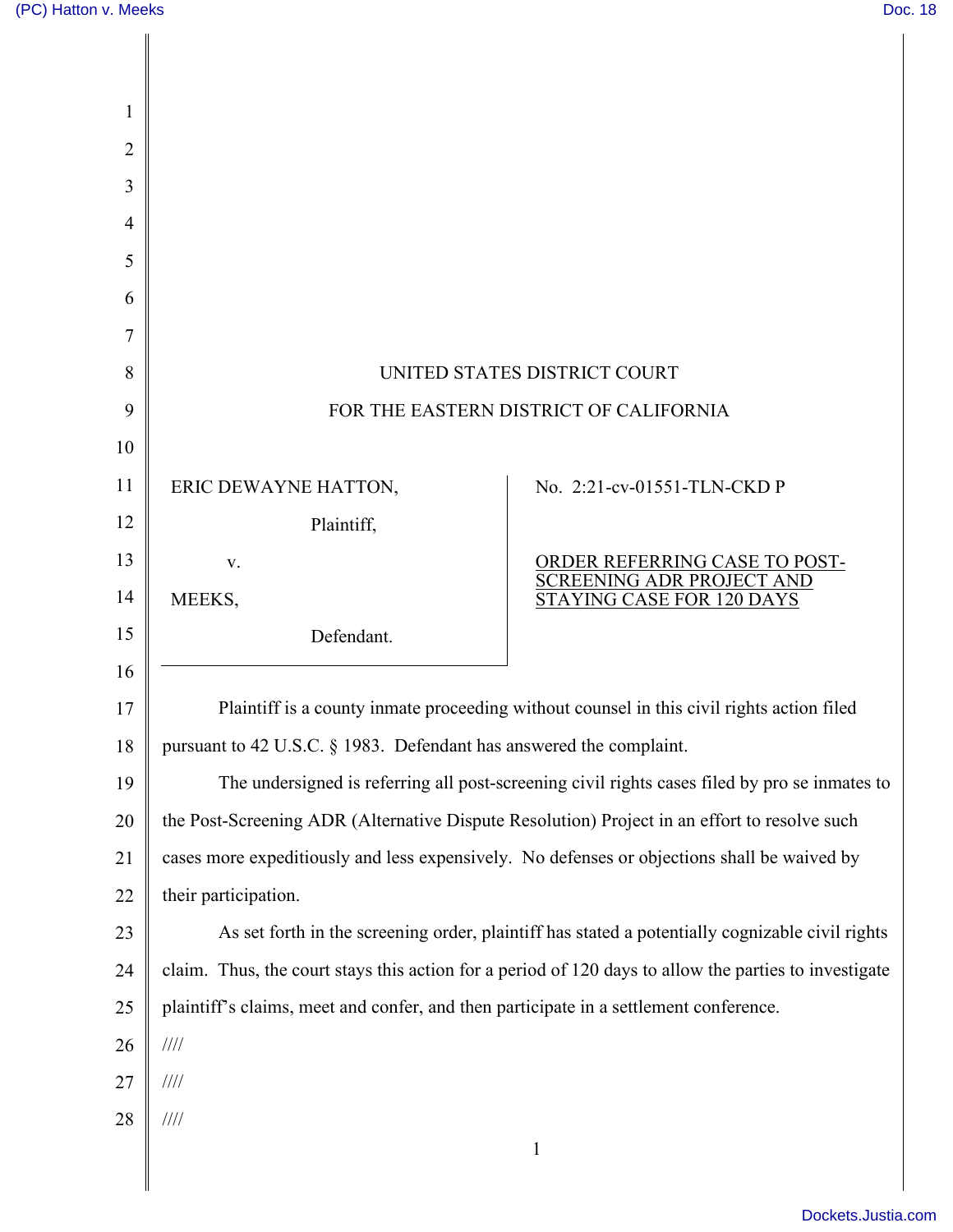1 2 3 4 5 6 7 There is a presumption that all post-screening civil rights cases assigned to the undersigned will proceed to settlement conference.<sup>[1](#page-1-0)</sup> However, if after investigating plaintiff's claims and speaking with plaintiff, and after conferring with defense counsel's supervisor, defense counsel in good faith finds that a settlement conference would be a waste of resources, defense counsel may move to opt out of this pilot project. A motion to opt out must be filed within sixty days of the date of this order. Within thirty days from the date of this order, defense counsel shall contact this court's

8 9 10 Courtroom Deputy, Judy Streeter, at (916) 930-4004, to schedule the settlement conference. If difficulties arise in scheduling the settlement conference due to the court's calendar, the parties may seek an extension of the initial 120 day stay.

11 12 13 14 15 16 17 Once the settlement conference is scheduled, at least seven days prior to conference, the parties shall submit to the assigned settlement judge a confidential settlement conference statement. The parties' confidential settlement conference statement shall include the following: (a) names and locations of the parties; (b) a short statement of the facts and alleged damages; (c) a short procedural history; (d) an analysis of the risk of liability, including a discussion of the efforts made to investigate the allegations; and (e) a discussion of the efforts that have been made to settle the case.

18

## In accordance with the above, IT IS HEREBY ORDERED that:

19 20 21 22 23 1. This action is stayed for 120 days to allow the parties an opportunity to settle their dispute before the discovery process begins. Except as provided herein or by subsequent court order, no other pleadings or other documents may be filed in this case during the stay of this action. The parties shall not engage in formal discovery, but the parties may elect to engage in informal discovery.

24 25

 2. Defendant shall file any motion to opt out of the Post-Screening ADR Project no more than sixty days from the date of this order.

26 27 3. Within thirty days from the date of this order, defense counsel shall contact this court's

<span id="page-1-0"></span>28 <sup>1</sup> If the case does not settle, the court will issue a discovery and scheduling order.